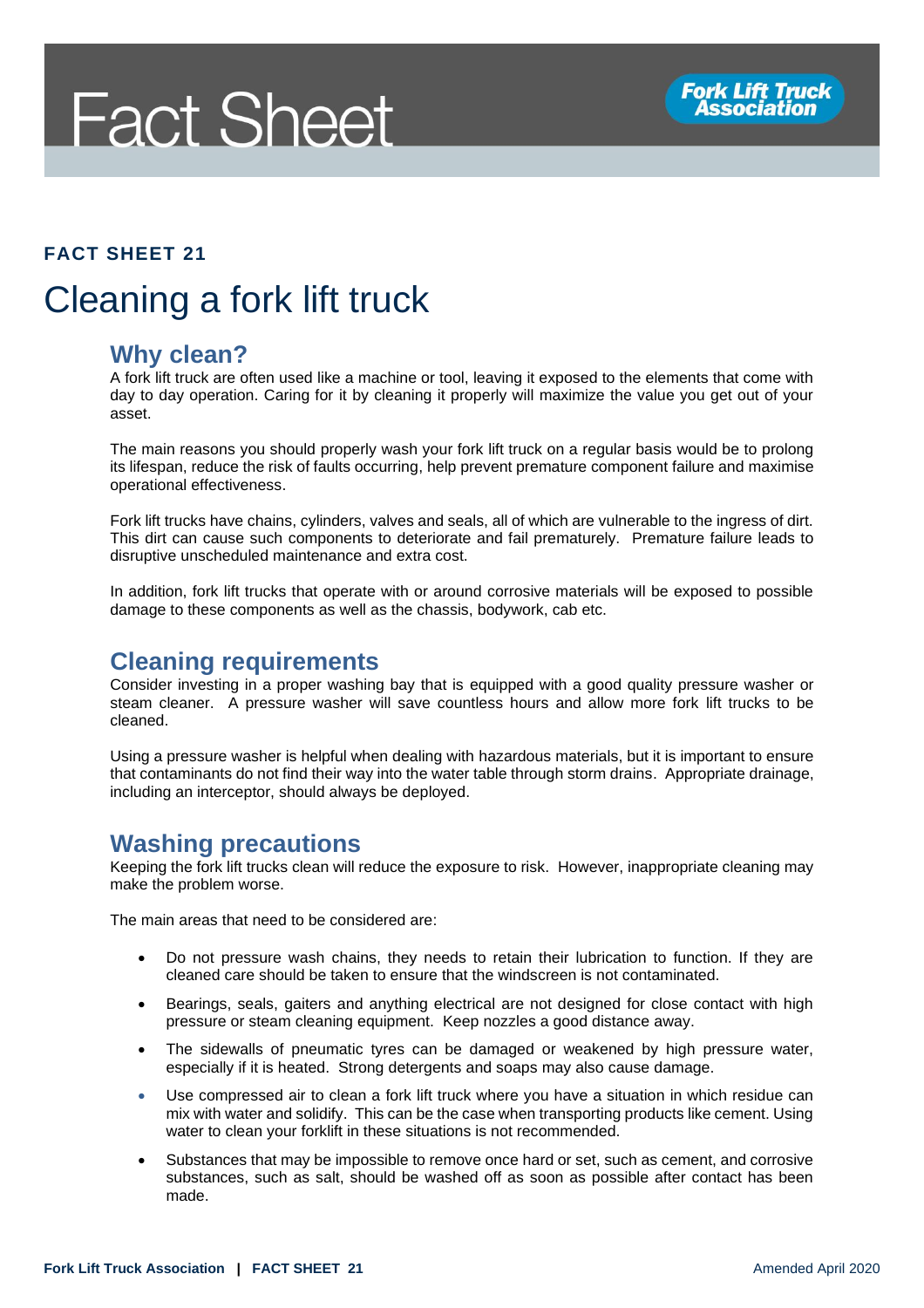

• When cleaning the radiator with a pressure washer be sure to stand a good distance away, to avoid bending the fins on the radiator. As this can lead to overheating when next operated, which can cause serious damage.

#### **Remove loose objects first**

Loose objects (e.g. dust, dirt, rust) should be removed first before water, cleaning products or a pressure washer are used. Start at the top of the truck and work your way down, brushing all loose objects in a downward motion, making cleaning more convenient and faster. Paying particular attention to the chassis, as a build-up here can damage the fork lift truck and cause problems in latter stages of its life.

### **Drying**

The easiest and most effective way to dry a fork lift truck is by parking it outside. Leave it to stand until it is properly dry. If it's raining, park it under cover or use compressed air and a dry cloth to dry it. Only operate the forklift when you are sure that it is dry.

#### **Cleaning products**

Water, soap and residue that comes off of a fork lift truck while washing, ends up going somewhere. Use cleaning products that aren't toxic to the environment, if you do use any toxic cleaning agents then ensure you handle and dispose of them the correctly.

This Fact Sheet does not fully cover the environmental issues that will arise from the cleaning of fork lift trucks. Contaminants may be produced and advice should be sought from the local Environmental Health Office on regulations and containment methods.

#### **Personal Protective Equipment (PPE)**

To avoid coming into contact with hazardous or toxic chemicals while cleaning a fork lift truck, it is essential to ensure that the correct PPE is provided - **and utilised!** As a bare minimum, eye protection, safety helmet, waterproof clothing, including gloves and nonslip footwear, should be used when cleaning a fork lift truck.

**The above information is provided by the Fork Lift Truck Association (FLTA) as guidance and, where applicable, takes account of current best practice and our interpretation of current legislation.** 

**However, the FLTA accepts no responsibility for the recommendations, advice, statements, opinions and conclusions set out above, either expressly or by implication.**

**No warranty or representation of assurance, in respect of the accuracy or validity of the same is given.**